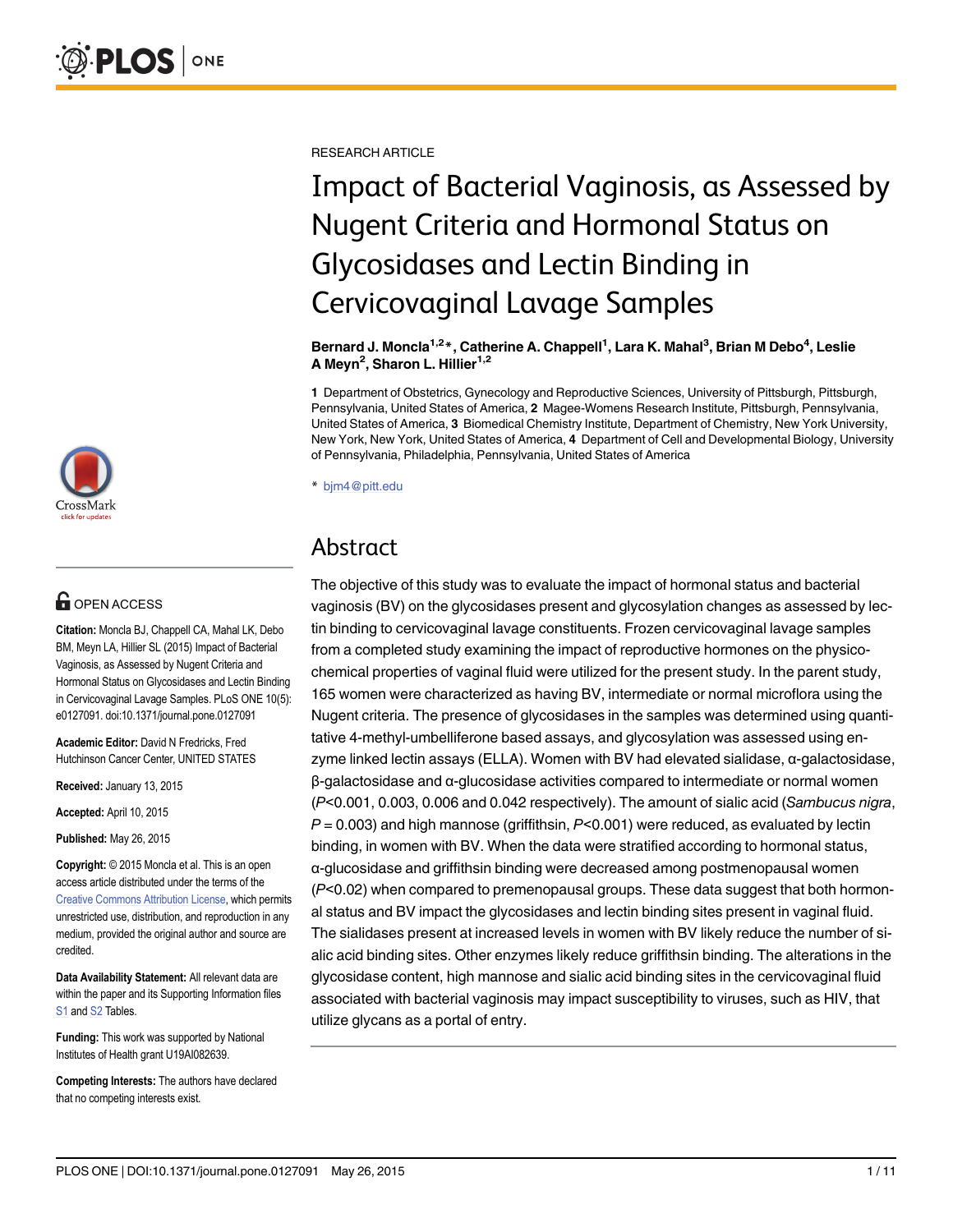#### <span id="page-1-0"></span>Introduction

Secreted cervical mucus coats the vaginal and cervical epithelium forming a protective biochemical and physical barrier to infection. The mucus is composed of mucins, glycoproteins and other secreted proteins, including antibodies, antibacterial proteins and peptides. Secreted mucins, the gel-forming component of mucus, are large, highly glycosylated proteins (10– 40 MDa) that form a viscoelastic gel  $[1–5]$  $[1–5]$  $[1–5]$ . Branched carbohydrate chains (3–10 sugars in length) consisting of N-acetyl-glucosamine, N-acetyl-galactosamine, galactose, fucose and sialic acid account for up to 80% of the weight of mucins  $[6, 7]$  $[6, 7]$  $[6, 7]$  $[6, 7]$ .

Bacterial vaginosis (BV) is a common vaginal syndrome in which lactobacilli are replaced by a diverse community of anaerobic and facultative microorganisms  $[8-10]$  $[8-10]$  $[8-10]$  $[8-10]$  $[8-10]$ . Microorganisms recovered from the vagina of women having BV produce a range of glycosidases, including sialidase, and the presence of these microorganisms is associated with decreased vaginal fluid viscosity and increased symptoms of vaginal discharge  $[11, 12]$  $[11, 12]$  $[11, 12]$  $[11, 12]$  $[11, 12]$ ; however, to date, no one has quantified the glycosidases in cervicovaginal lavage (CVL) components and concurrently evaluated changes in lectin binding.

Sialidases (neuraminidases), which cleave  $\alpha$ -ketosidic linkages between the glycosyl-residues of glycoproteins, glycolipids, or colominic acids and sialic acid, are found in both mammalian and bacterial systems. Sialidase is considered to be a virulence factor in many pathogenic bacteria which infect mucosal surfaces, including: Prevotella, Bacteroides, Porphyromonas, Corynebacterium diphtheriae, Vibrio cholerae, Streptococcus pneumoniae, Gardnerella vaginalis and group B streptococci [[11](#page-8-0), [13](#page-8-0)-[17](#page-8-0)].

HIV glycoprotein 120 is highly glycosylated with terminal sialic acid linked  $\alpha$ -2-6-galactose [\[18](#page-8-0)]. The HIV receptor on CD4 cells, the primary T lymphocyte population in the genital tract associated with transmission of HIV is also glycosylated with terminal sialic acid residues in α-2-3 linkages. The treatment of cells or HIV with sialidase (neuraminidases) alters the dynamic of infection to the advantage of the virus, but the mechanism is unknown  $[19-21]$  $[19-21]$  $[19-21]$ .

There is a limited understanding of the human vs microbial glycosidases and mucinases present on the surface of the vagina and cervix [[21](#page-8-0)], and the impact of reproductive hormones on these is unexplored. Cauci et al. presented evidence that endogenous proteases cleave antibodies in the genital tract of pregnant women, and Lewis et al. have demonstrated that the addition of exogenous glycosidases and protease alters sIgA [\[22](#page-8-0)–[24](#page-8-0)] in the vaginal fluid of reproductive age women. It is largely assumed that the glycosidases measured in the cervicovaginal fluid of women with BV are of bacterial origin, but there is no direct demonstration of the effects of the glycosidases on the glycoproteins of the female reproductive tract. We now demonstrate that in women with BV, there is an increase in four glycosidases, suggesting that these are correlated with a change in the bacterial flora. The increase in glycosidases in vaginal fluid of women with BV is associated with a concomitant decrease in lectins binding to both high mannose (griffithsin) and  $\alpha$ -2, 6 sialic acid (SNA). Our data suggests that changes in glycosidases are accompanied by changes in glycosylation patterns in the vaginal fluid. Post-menopausal women also had decreased high mannose binding, suggesting that reproductive hormones may also impact glycosylation patterns.

#### Materials and Methods

#### Study Population

This was a secondary analysis of samples collected as part of a study of the physical properties of vaginal fluid, and the complete methods describing the study populations are described elsewhere  $[25]$  $[25]$  $[25]$ . Written informed consent was obtained following a protocol approved by the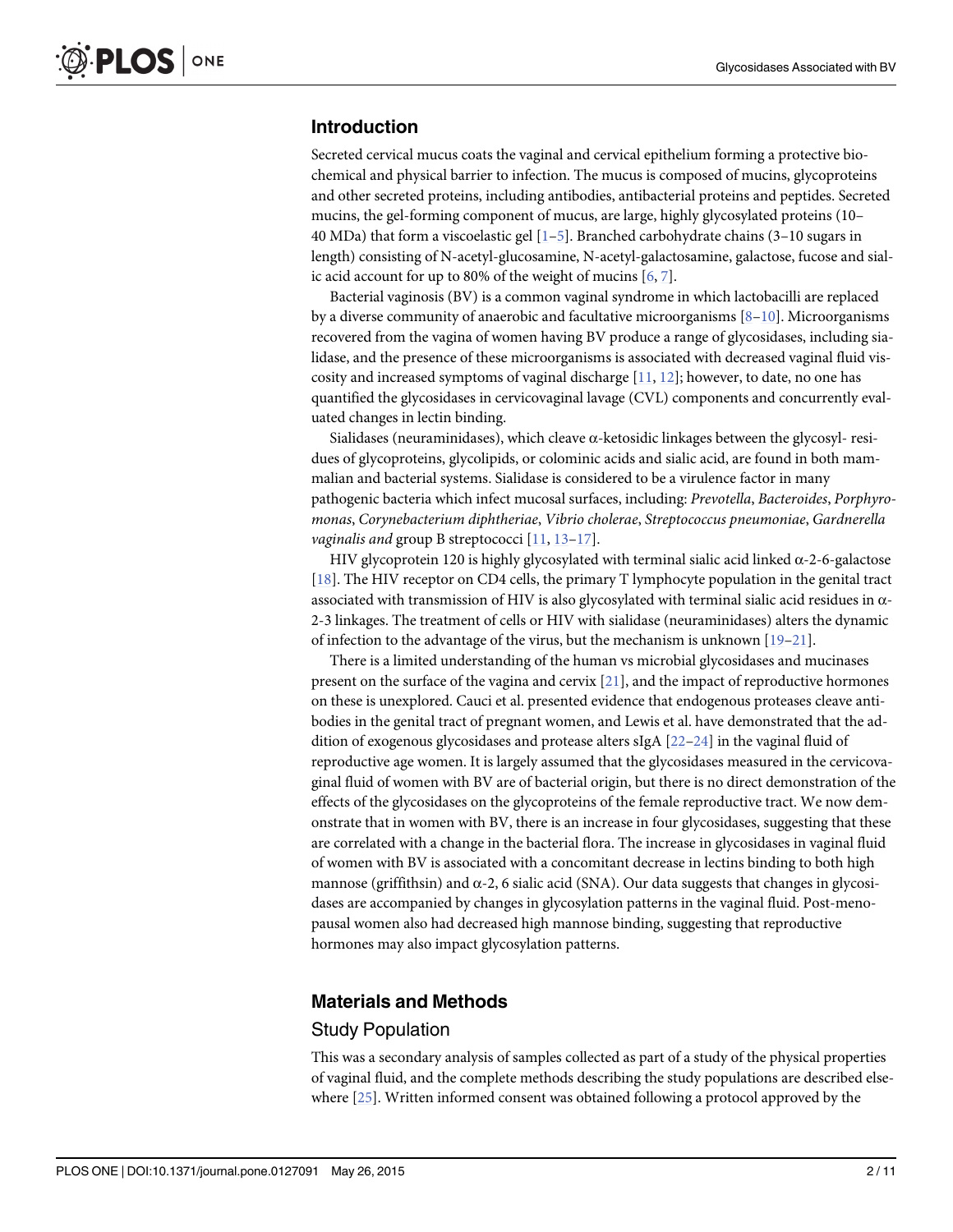<span id="page-2-0"></span>University of Pittsburgh IRB. Women were excluded if they were: breastfeeding or pregnant; presented vaginal symptoms including vaginal discharge, pruritus, malodor, or vulvar/vaginal burning; with any cervical or vaginal infections or had used any antimicrobials in the past 14 days; had used any vaginal devices or vaginally-applied products (excluding tampons) in the past week. Upon enrollment the women had: an OraQuick advance rapid HIV test; a pregnancy test; their demographic information recorded; height and weight taken and medical, gynecologic and sexual histories taken. Cervicovaginal lavage (CVL) was collected from 165 women characterized as: post-menopausal; first 14 days of cycle, (1–14 days of menstrual cycle); second 14 days of cycle, (15–30 days of menstrual cycle); oral contraceptives; depo- medroxyprogesterone acetate (DMPA); or women using the Mirena intrauterine device (IUD). Vaginal smears were Gram stained and evaluated using the Nugent criteria [\[26](#page-9-0)].

### Sample Collection

CVLs were collected in 10 mL of sterile normal saline (Hospira, Inc. Lake Forest, IL 60045). The saline and a syringe were used to gently wash the ectocervix and vaginal vault for 1 minute and stored on ice until the fluid was transported to the laboratory within 60 minutes.

### CVL processing

Upon receipt in the laboratory, CVLs were dispensed into 2 mL cryovials. Samples received 10μL/mL of protease inhibitor (Sigma-Aldrich) and the samples were stored at -80°C.

### Enzyme-Linked Lectin Assays (ELLA)

CVLs were diluted to give a final SDS (Sigma-Aldrich, St. Louis MO) concentration of 1% in 50mM sodium carbonate buffer. The samples were heated in a boiling water bath for 5 min added to flat bottom 96 well clear microtiter plates (Nunc, Thermo Fisher, 75, Panorama Creek Dr., Rochester, NY 14625), 300–500 ng protein /100μL and 50μL added per well and allowed to air dry in an oven set to 40°C overnight. Plates were washed 4 times in phosphate buffered saline (PBS), blocking buffer was added (PBS plus 0.5% polyvinyl alcohol 30–50 KDa (Sigma-Aldrich, St. Louis, MO) and incubated at room temperature for 1 hr. Plates were washed 4 x with PBS. Horseradish peroxidase labeled lectins (Vector Laboratories, Burlingame, CA) were diluted to the optimum concentration in PBS containing 0.5% PVA and 0.05% Tween 20 and 50 μL added to each well. Plates were covered with aluminum foil and incubated on orbital shaker at setting (medium speed), and incubated for 1 hour. Plates were washed 4 X with 0.05% Tween 20 in PBS. The plates were developed using 3,3',5,5'-Tetramethylbenzidine (TMB) Liquid Substrate System for ELISA (Sigma-Aldrich, St. Louis, MO,) and incubated for an appropriate time. The reactions were stopped by the addition of 50  $\mu$ L 1N H<sub>2</sub>SO<sub>4</sub> and the optical densities read with a DTX880 Multimode Detector (Beckman-Colter, Fullerton, CA). Each plate included dilutions of MCF7 cell lysate Santa Cruz Inc. Santa Cruz, CA.) as mucin standards and an appropriate dilution of cervical mucus that was a pool of four different women (Lee Bio-Solutions, St. Louis, MO). ELISA data are presented as ng/ng protein.

Protein concentrations of the CVL were determined using a modification of Lowry [[27](#page-9-0), [28](#page-9-0)] since other methods are known to give unreliable values for glycoproteins. Previous studies have reported their results in units measured per volume using extrapolation to calculate the concentration in the CVL  $[29-31]$  $[29-31]$  $[29-31]$  $[29-31]$ . This method assumes that the samples are equivalent with respect to dilution. The range of protein concentrations in our samples was: 0.23 mg/mL to 6.11 mg/mL, a 26 fold range. This range may reflect variable dilution of the vaginal fluid and mucus during sample collection and expected variability in protein content due to the many changes that occur in the female cycle in response to hormones as well as differences in the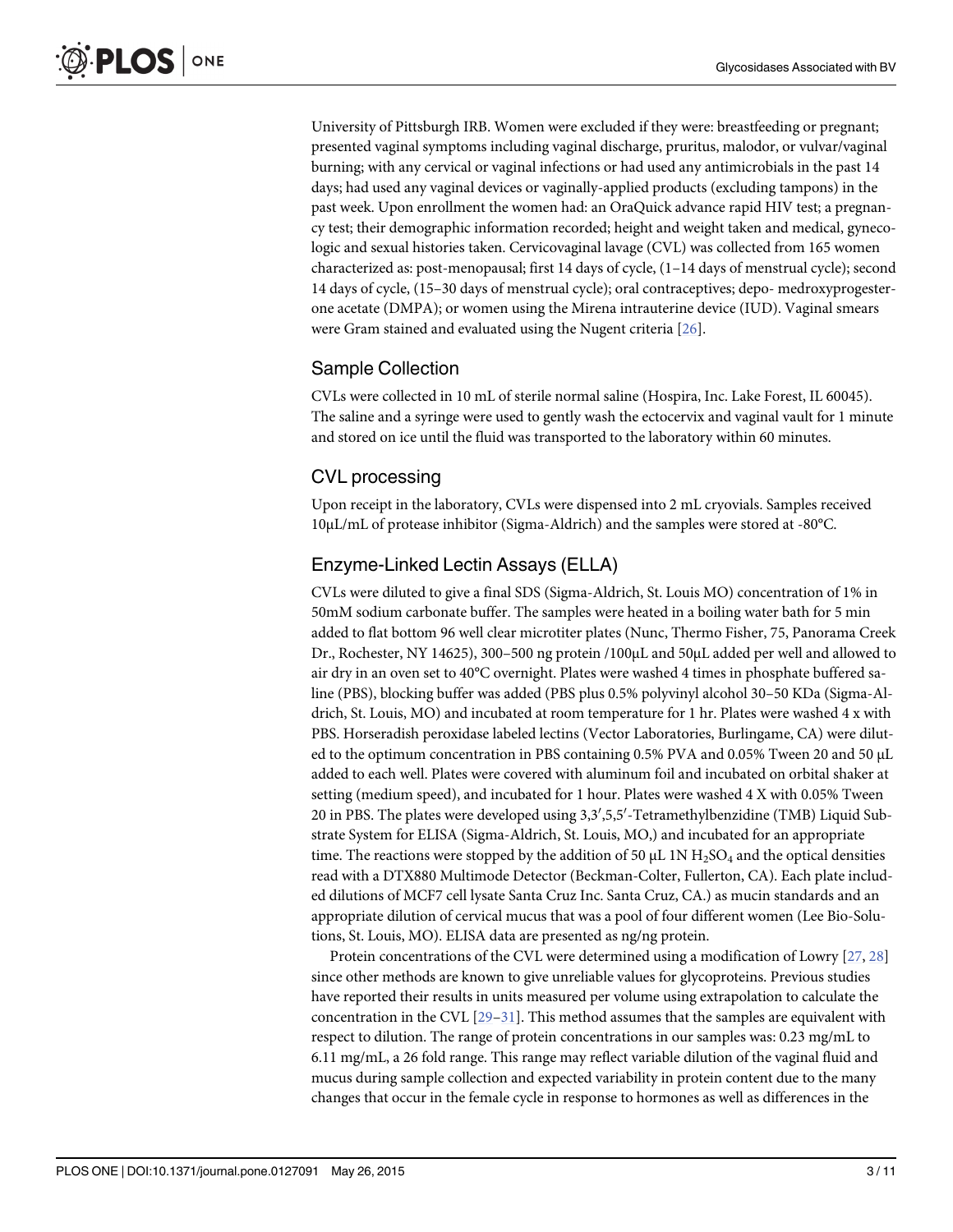<span id="page-3-0"></span>water and ion content  $[29, 32-38]$  $[29, 32-38]$  $[29, 32-38]$  $[29, 32-38]$  $[29, 32-38]$  $[29, 32-38]$ . Therefore, protein concentration was used to standardize the samples.

#### Glycosidase assays

Glycosidase assays were performed by fluorescence, in microtiter plates using a modification of the methods in Moncla et al. [\[15,](#page-8-0) [39\]](#page-9-0). Briefly, 4-methyllumbelliferyl- sugar derivatives (Sigma-Aldrich, St. Louis, MO) (-α-D-glucoside, β-D-glucoside, α-L-fucoside, β-D-fucoside, α-D-galactoside, β-D-galactoside, and α-D-N-acetyl neuraminic acid) (Sigma-Aldrich, St. Louis, MO) were suspended in ultra-pure water Milli-Q (Millipore, Billerica, MA) to a final concentration of 0.2 mM. Samples were incubated for 20 min at room temperature and stopped by the addition of 0.1M borate buffer pH 9.2 and read in a DTX880 Multimode Detector (Beckman-Coulter, Fullerton, CA), excitation light 365 emission 450.

#### Results and Discussion

#### Impact of vaginal flora and BV on glycosidases and glycosylation patterns

In women, mucus is secreted at the cervix and exposed to sialidases and other glycosidases of host or bacterial origin. In order to assess the possible role of bacterial glycosidases, in modulating the glycome in the vaginal vault, the Nugent score was used to characterize the vaginal microflora as Lactobacillus-predominant, intermediate or consistent with BV. Post-menopausal women are excluded from these analyses because the Nugent score has only been validated for use in women of reproductive age. When we stratified the data by glycosidases and lectin binding in CVL across the three Nugent categories, we observed differences in both glycosidases activities and glycan pattern. As shown in  $Table 1$ , several significant associations were observed. Increased levels of sialidase, β-galactosidase and α-glucosidase activity were detected in the CVLs of women with BV ( $P = 0.001, 0.006, 0.042$ , respectively). Conversely,  $\alpha$ -galactosidase activity was significantly decreased in women with BV compared with normal women ( $P = 0.04$ ). There was no association between Nugent score and α-fucosidase or βglucosidase activity.

Numerous studies have noted the association between BV and increased sialidase activity  $[11, 21, 22, 40-42]$  $[11, 21, 22, 40-42]$  $[11, 21, 22, 40-42]$  $[11, 21, 22, 40-42]$  $[11, 21, 22, 40-42]$  $[11, 21, 22, 40-42]$  $[11, 21, 22, 40-42]$  $[11, 21, 22, 40-42]$  $[11, 21, 22, 40-42]$ . An increase in β-galactosidase activity associated with BV has been reported by Howe et al. However, we cannot directly compare our result to their report since they did not adjust their results by protein content of the lavage fluid [[41](#page-9-0)]. The higher levels of α-glucosidase observed in the present study have not been reported previously, but could be due to the presence of organisms that produce this enzyme, for example Gardnerella vaginalis or Prevotella species [\[17,](#page-8-0) [43\]](#page-9-0).

With the increased levels of sialidase activity in women with BV, we hypothesized that we would observe a reduction in sialic acid ligands in the CVL. Consistent with this hypothesis, we observed a significantly lower quantity of  $\alpha$ -2, 6 sialic acids in the women with BV (Sambucus nigra SNA, [Table 1\)](#page-4-0). However, there was no association between BV and Maakia amurensis lectin (MAL) binding ( $P = 0.28$ , [Table 1\)](#page-4-0). The binding of MAL is specific for α-2, 3 linked terminal sialic acids while the (SNA) recognizes  $\alpha$ -2, 6 bound sialic acids. However, MAL type II can bind both  $\alpha$ -2, 3 sialylated and 3-O-sulfated glycans [[44](#page-10-0)] which could explain why MAL type II observed binding did not differ in women with BV.

The binding of Griffithsin was greatly decreased in samples from women with abnormal flora ( $P < 0.001$ ) consistent with observations in our companion paper [\[45\]](#page-10-0). Because highmannose is relevant to HIV binding to receptor cells, we also evaluated high-mannose binding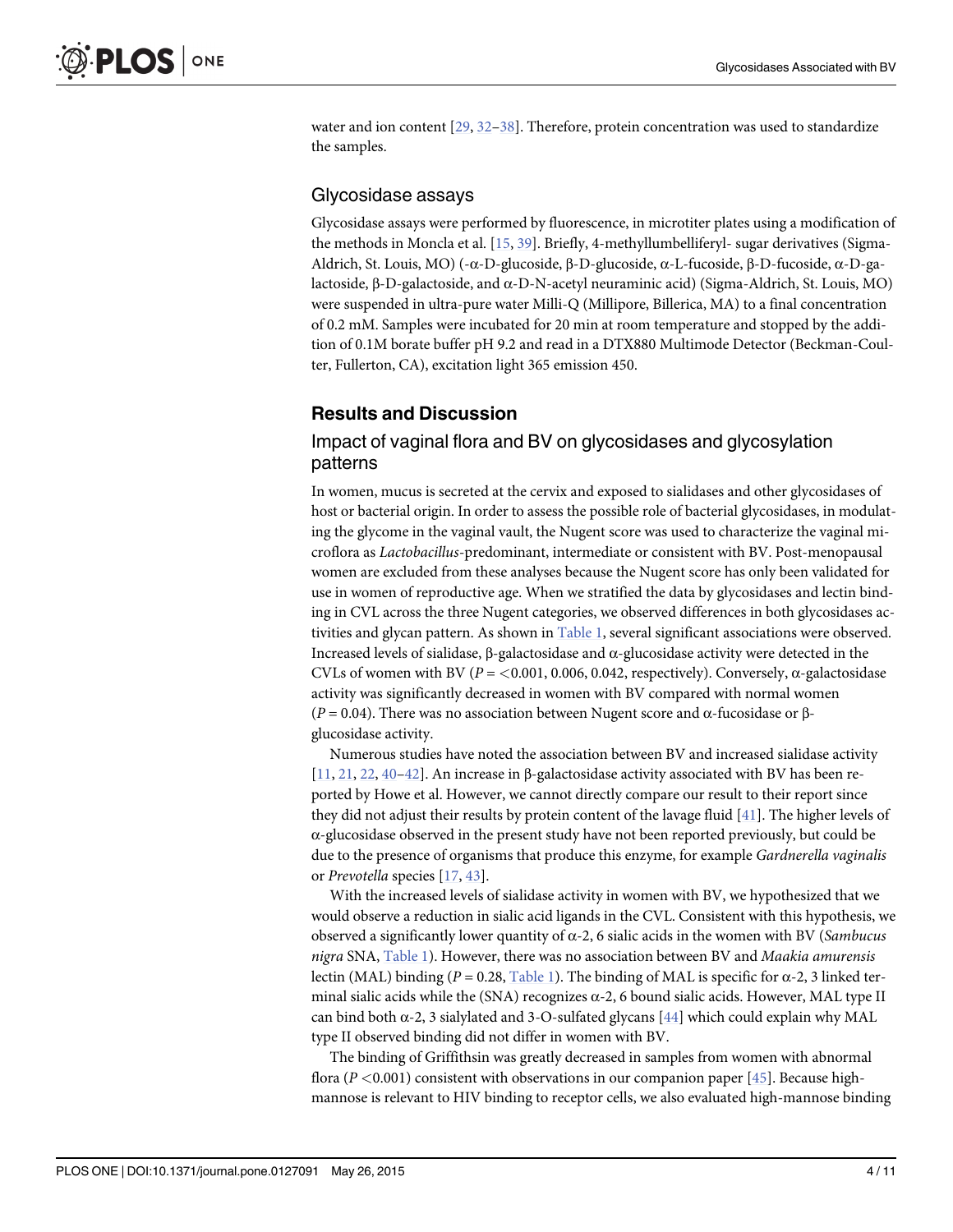|                          | <b>Nugent Score</b>                     |                                               |                                                   |                         |  |  |  |
|--------------------------|-----------------------------------------|-----------------------------------------------|---------------------------------------------------|-------------------------|--|--|--|
|                          | Normal ( $n = 89$ )<br>Nugent score 0-3 | Intermediate ( $n = 23$ )<br>Nugent score 4-6 | Bacterial Vaginosis (n = 23)<br>Nugent score 7-10 | $P$ -value <sup>2</sup> |  |  |  |
| <b>Glycosidases</b>      |                                         |                                               |                                                   |                         |  |  |  |
| <b>Sialidase</b>         | $0(0-6.90)$                             | $0(0-6.21)$                                   | $3.88(0 - 9.85)$                                  | < 0.001                 |  |  |  |
| α-fucosidase             | $0.33(0 - 2.64)$                        | $0.33(0 - 0.97)$                              | $0.29(0-1.31)$                                    | 0.83                    |  |  |  |
| α-galactosidase          | 0.31 $(0-4.79)^4$                       | $0(0-2.50)$                                   | $0.19(0 - 3.47)^4$                                | 0.003                   |  |  |  |
| β-galactosidase          | $0(0-23.84)$                            | $0(0-2.12)$                                   | $0.17(0 - 1.73)$                                  | 0.006                   |  |  |  |
| α-glucosidase            | $5.91(0 - 67.02)$                       | $8.59(0 - 41.21)$                             | 14.31 (0-61.27)                                   | 0.042                   |  |  |  |
| β-glucosidase            | $0(0-3.96)$                             | $0(0-0.91)$                                   | $0(0-0.45)$                                       | 0.23                    |  |  |  |
| Lectin binding           |                                         |                                               |                                                   |                         |  |  |  |
| Maakia amurensis         | $0.15(0.07 - 0.56)$                     | $0.14(0.11 - 0.28)$                           | $0.13(0.08 - 0.31)$                               | 0.28                    |  |  |  |
| Sambucus nigra           | $0.16(0.05 - 0.81)$                     | $0.19(0.08 - 0.33)$                           | $0.11(0.06 - 0.20)$                               | 0.003                   |  |  |  |
| Griffithsin <sup>1</sup> | 10.36 (0-35.39)                         | 8.48 (0.89-33.38)                             | $3.14(0.97 - 11.92)$                              | < 0.001                 |  |  |  |

#### <span id="page-4-0"></span>[Table 1.](#page-3-0) Enzymatic activities and lectin binding in the cervicovaginal fluid of premenopausal women, stratified by Nugent scores.

1 Data are presented as medians (range) in μMoles substrate hydrolyzed per min per mg protein. Griffithsin is measured as pg/ng protein. <sup>2</sup>P-value from Kruskal-Wallis test.<br><sup>4</sup>Realise - 2.24 from Marc White

<sup>4</sup>P-value = 0.04 from Mann-Whitney U test comparing normal women to women with bacterial vaginosis for alpha galactosidase.

doi:10.1371/journal.pone.0127091.t001

sites in CVL with the algal lectin Griffithsin (GRFT). GRFT binding was also reduced in women with abnormal flora. Wang et al., using the same CVL samples, also observed a significantly reduced GRFT binding using a lectin array  $[45]$  $[45]$  $[45]$ . Further, in their assay, other lectins that recognize high mannose were also lower in women with BV. This reduction in GRFT binding sites could be the result of microbial or host enzymes [\[46](#page-10-0)] or could reflect changes in expression of the epitope.

The increase in sialidase levels in BV is well established. However, the present study is the first to associate higher sialidase levels in CVL samples directly with lower levels of sialylation of the proteins in that same sample. Since so many of the organisms associated with BV have been demonstrated to have sialidase, and other enzymes  $[11, 16, 39, 47]$  $[11, 16, 39, 47]$  $[11, 16, 39, 47]$  $[11, 16, 39, 47]$  $[11, 16, 39, 47]$  $[11, 16, 39, 47]$  $[11, 16, 39, 47]$  we assume the enzymes detected are of bacterial origin. The lower level of protein sialylation among with with BV is likely the result of bacterial sialidase activity. When proteins in CVL are measured by techniques such as ELISA which use antibodies to the peptides, alterations in sialylation will not be detected.

The changes in protein sialylation associated with BV are biologically relevant because the carbohydrate components of glycoproteins help to protect those proteins from degradation. When the negatively charged sialic acid is cleaved from the carbohydrate chain, the remaining sugars are susceptible to both endo- and exoglycosidases [[48](#page-10-0)–[50](#page-10-0)]. After the remaining carbohydrates are removed, the protein becomes susceptible to proteolysis. Recently, Lewis et al presented evidence that increased proteolysis occurs in vaginal fluid of women with BV. They evaluated the capacity of vaginal fluid to affect changes in immunoglobulins in an in vitro assay. When vaginal fluid was incubated with sIgA and sialidase, there was degradation of the sIgA [\[24\]](#page-8-0). Cauci et al. also noted the correlation of sialidase activity in CVL with immunoglobulin degradation [\[51\]](#page-10-0).

The results of our study used CVL samples from women with or without BV (stratified by Nugent score or hormonal status respectively) and the levels of sialidase were measured. The reduced sialylation of proteins in the CVL as detected by the reduction in SNA binding in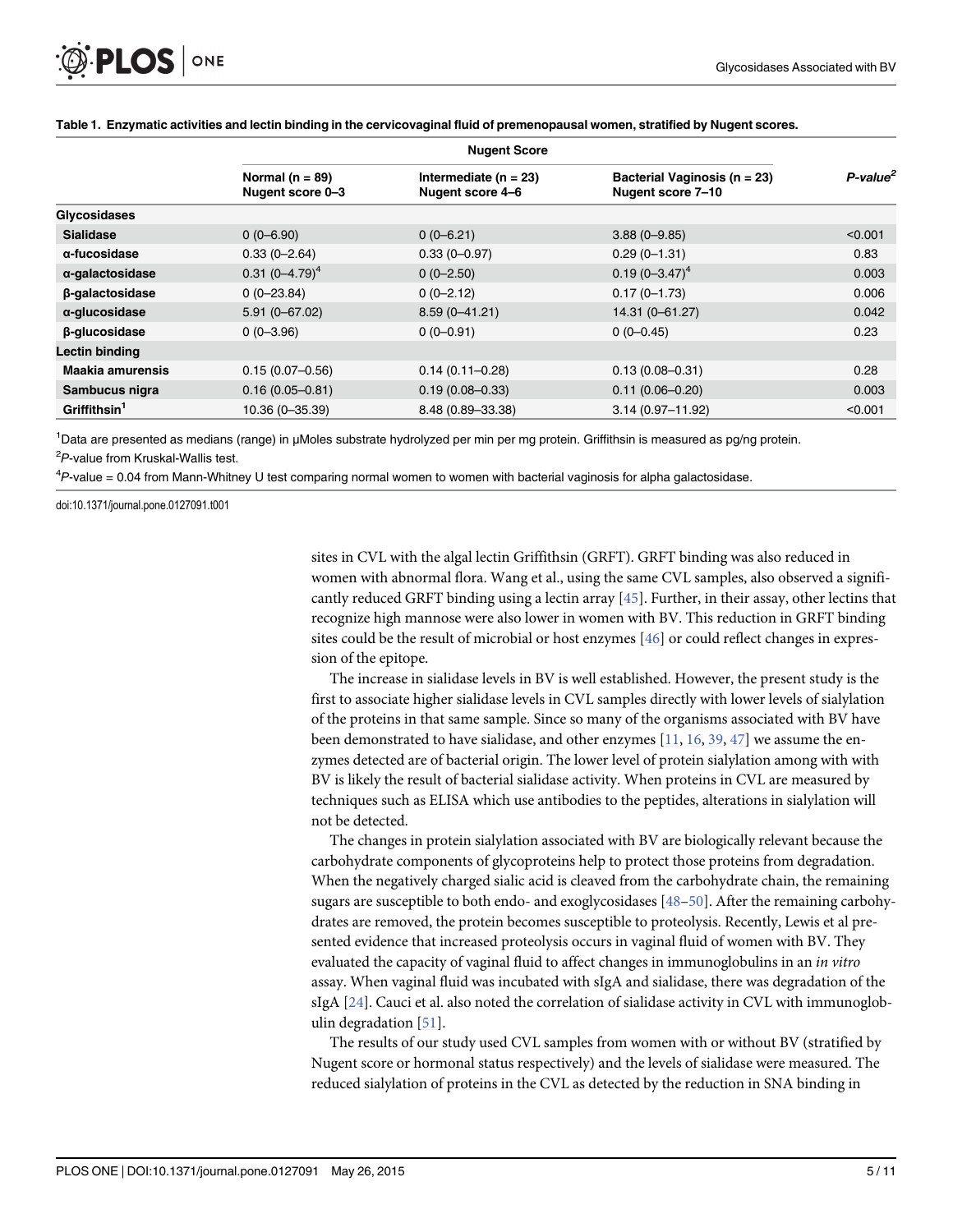<span id="page-5-0"></span>women with BV extend the findings of Lewis and Cauci by demonstrating that there is a good correlation between the increased level of sialidase in vaginal fluid and reduced sialylation of the proteins in that same sample.

The lectin binding data indicates the quantities of  $\alpha$ -2,3 and  $\alpha$ -2,6-linked sialic acids are comparable among the samples of women having a Lactobacillus-predominant vaginal microflora. Prevotella bivia, an obligately anaerobic microorganism associated with BV has a sialidase which is about 50% more active in cleaving  $\alpha$ -2,6-linked sialic acid than α-2,3-linked sialic acid, which is consistent with the SNA signature of women with BV. The sialidase of Prevotella bivia is cell associated, whereas the sialidase of Gardnerella vaginalis is only produced by 25% of isolates and is secreted into the medium (B.J. Moncla unpublished observations). Given the many different organisms associated with BV, the sialidase and exoglycosidase activities in the vaginal milieu may play a role in the development of BV. Longitudinal studies of women before and after development of BV will be necessary to shed light on the role of these glycosidases on the pathogenesis of this syndrome.

#### Impact of hormonal status and contraceptives on glycosidases and glycosylation patterns

Because of the changes in glycosidases and lectin binding observed in women with BV, we restricted our analysis of differences in these parameters among women having different hormonal status to those women who did not have BV. Recently we reported that CVLs from post-menopausal women have statistically significantly lower levels of protein compared to women of reproductive age [[25\]](#page-9-0). Even when normalized by protein levels, post-menopausal women displayed lower levels of  $\alpha$ -glucosidase ( $P = \langle 0.02 \rangle$ , griffithsin binding and higher SNA ( $\alpha$ -2,6 linked sialic acids) binding than women of reproductive age. The lectin studies demonstrated higher binding of SNA in the premenopausal days 1–14 days of cycle group and among IUD users  $(Table 2)$  $(Table 2)$ . Comparing women in days  $1-14$  days of cycle with women in days 15–28 days we found the women in days  $1-14$  of cycle had higher  $\alpha$ -glucosidase activity ( $P = 0.047$ ) and greater binding of GRFT ( $P = 0.02$ ) than women in days 15–28 of cycle. Thus, among the pre-menopausal women we observed very subtle changes in the level of the different carbohydrate display that appears to be controlled by the levels and types of hormones. Similar results were obtained, using a lectin microarray  $[45]$  $[45]$  $[45]$ . Most of the other enzymes measured in the CVL were not significantly different when stratified by hormonal group, with the exception of  $\alpha$ -glucosidase. This enzyme was lowest in the post-menopausal group while the DMPA group had 8 fold higher levels than the post-menopausal group ([Table 2](#page-6-0)). The elevated levels of  $\alpha$ -glucosidase could reflect the presence of bacteria such as G *vaginalis* or *Lactobacillus* spp. which can produce  $α$ -glucosidase, The decrease in  $α$ -glucosidase in post-menopausal women is consistent with the decrease in Lactobacillus among these women. The decreases in sialic acid specific lectin binding suggest that the sialidases are active against the glycoproteins in the female reproductive tract. By extension the other enzymes detected and associated with BV are most likely as active against the glycoproteins as the sialidase. Our observations of increased sialidase activity are consistent with the work of Wang et al. who reported an increase in signals for terminal β- galactosides and β- N-acetylgalactosides [\[45](#page-10-0)]. Since cleavage of sialic acid would reveal these epitopes. Thus, there are several factors controlling the lectin-glycan interactions. Work with Streptococcus spp. and other organisms has demonstrated that exoglycosidases have substrate specificities similar to those we described for sialidase in the present study; further these enzymes are important in both promoting colonization and infection  $[21, 52, 53]$  $[21, 52, 53]$  $[21, 52, 53]$  $[21, 52, 53]$  $[21, 52, 53]$  $[21, 52, 53]$  $[21, 52, 53]$ . King et al. elegantly demonstrated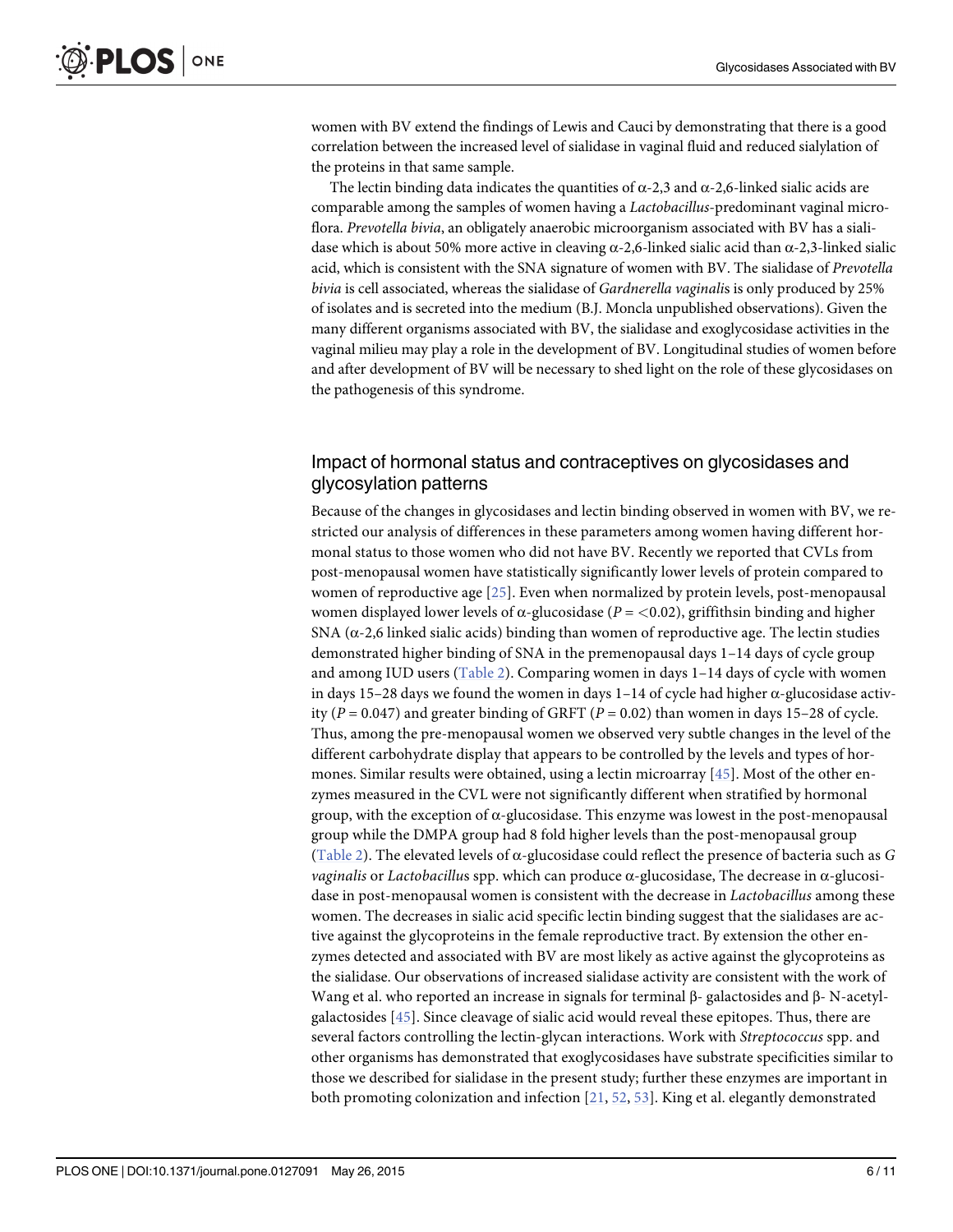|                          | Table 2. Median levels of glycosidases and lectin                |                                                                                                                                                                                                                                                                                                                                                                                                                                                | binding stratified by hormonal group, excluding women with bacterial vaginosis. |                                       |                                                  |                                           |                         |
|--------------------------|------------------------------------------------------------------|------------------------------------------------------------------------------------------------------------------------------------------------------------------------------------------------------------------------------------------------------------------------------------------------------------------------------------------------------------------------------------------------------------------------------------------------|---------------------------------------------------------------------------------|---------------------------------------|--------------------------------------------------|-------------------------------------------|-------------------------|
|                          | Postmenopausal<br>(n = 29)                                       | of menstrual cycle<br>Premenopausal, Women in<br>days $1-14$<br>$(n = 19)$                                                                                                                                                                                                                                                                                                                                                                     | Premenopausal, Women in<br>days 15-28 of menstrual<br>cycle (n = 23)            | Contraceptives<br>(n = 24)<br>ក<br>កំ | medroxyprogesterone<br>acetate (n = 19)<br>Depot | Device (n = 25)<br>Intrauterine<br>Mirena | value <sup>2</sup><br>ፈ |
| Glycosidases             |                                                                  |                                                                                                                                                                                                                                                                                                                                                                                                                                                |                                                                                 |                                       |                                                  |                                           |                         |
| Sialidase                | $0(0-4.89)$                                                      | $0(0 - 6.21)$                                                                                                                                                                                                                                                                                                                                                                                                                                  | $0(0 - 6.90)$                                                                   | $0(0 - 0.07)$                         | $0(0 - 0.22)$                                    | $0(0-1.16)$                               | 0.02                    |
| a-fucosidase             | $0.36(0-1.15)$                                                   | $0.41(0.02 - 0.94)$                                                                                                                                                                                                                                                                                                                                                                                                                            | $0.29(0 - 1.14)$                                                                | $0.29(0 - 0.84)$                      | $0.37(0-0.93)$                                   | $0.37(0 - 2.64)$                          | 0.74                    |
| a-galactosidase          | $0(0-1.25)$                                                      | $0.01(0 - 2.61)$                                                                                                                                                                                                                                                                                                                                                                                                                               | $0(0-4.34)$                                                                     | $0(0-4.79)$                           | $0(0-3.11)$                                      | $0(0-2.76)$                               | 0.88                    |
| <b>β-galactosidase</b>   | $0(0-7.34)$                                                      | $0.01(0 - 2.03)$                                                                                                                                                                                                                                                                                                                                                                                                                               | $0(0-23.84)$                                                                    | $0(0-3.84)$                           | $0(0-2.72)$                                      | $0(0-2.46)$                               | 0.86                    |
| a-glucosidase            | $1.23(0 - 59.37)^3$                                              | 7.90 (0.03-67.02)                                                                                                                                                                                                                                                                                                                                                                                                                              | $4.47 (0 - 25.80)^4$                                                            | $7.07(0 - 48.04)$                     | $8.16(0 - 28.23)$                                | $5.98(0-41.21)$                           | 0.01                    |
| <b>β-glucosidase</b>     | $0(0-5.00)$                                                      | $0(0-0.18)$                                                                                                                                                                                                                                                                                                                                                                                                                                    | $0(0 - 3.96)$                                                                   | $0(0-0.14)$                           | $0(0-0.23)$                                      | $(0 - 0.91)$                              | 0.28                    |
| Lectin binding           |                                                                  |                                                                                                                                                                                                                                                                                                                                                                                                                                                |                                                                                 |                                       |                                                  |                                           |                         |
| Maakia amurensis         | $0.16(0.07 - 0.28)$                                              | 0.35)<br>$0.18(0.09 -$                                                                                                                                                                                                                                                                                                                                                                                                                         | $0.14(0.09 - 0.56)$                                                             | $0.16(0.07 - 0.38)$                   | $0.19(0.10 - 0.36)$                              | $0.14(0.09 - 0.25)$                       | 0.04                    |
| Sambucus nigra           | $0.23(0.08 - 1.18)^3$                                            | $0.18(0.09 - 0.28)$                                                                                                                                                                                                                                                                                                                                                                                                                            | $0.14(0.05 - 0.81)$                                                             | $0.15(0.07 - 0.34)$                   | $0.14(0.06 - 0.62)$                              | $0.17(0.08 - 0.33)$                       | 0.24                    |
| Griffithsin <sup>1</sup> | $4.75(0.77 - 20.20)$                                             | $-20.35$<br>10.80 (1.32-                                                                                                                                                                                                                                                                                                                                                                                                                       | $6.89(2.22 - 18.06)^4$                                                          | $11.57(0-35.39)$                      | $10.97(0.89 - 33.38)$                            | $10.30(1.28 - 23.29)$                     | 0.001                   |
|                          | <sup>2</sup> P-value from Kruskal-Wallis test across all groups. | 4 P-value = 0.02 and 0.047 from Mann-Whitney U test comparing women in days 1-14 of cycle to women in days 15-28 of the cycle for, respectively Griffithsin and α-glucosidase.<br>"Data are presented as medians (range) in µMoles substrate hydrolyzed per min per mg protein. Griffithsin is measured as pg/ng protein.<br><sup>3</sup> P-value <0.02 from Mann-Whitney U test comparing post-menopausal women to women of reproductive age. |                                                                                 |                                       |                                                  |                                           |                         |

<span id="page-6-0"></span>**OF PLOS** ONE

doi:10.1371/journal.pone.0127091.t002

doi:10.1371/journal.pone.0127091.t002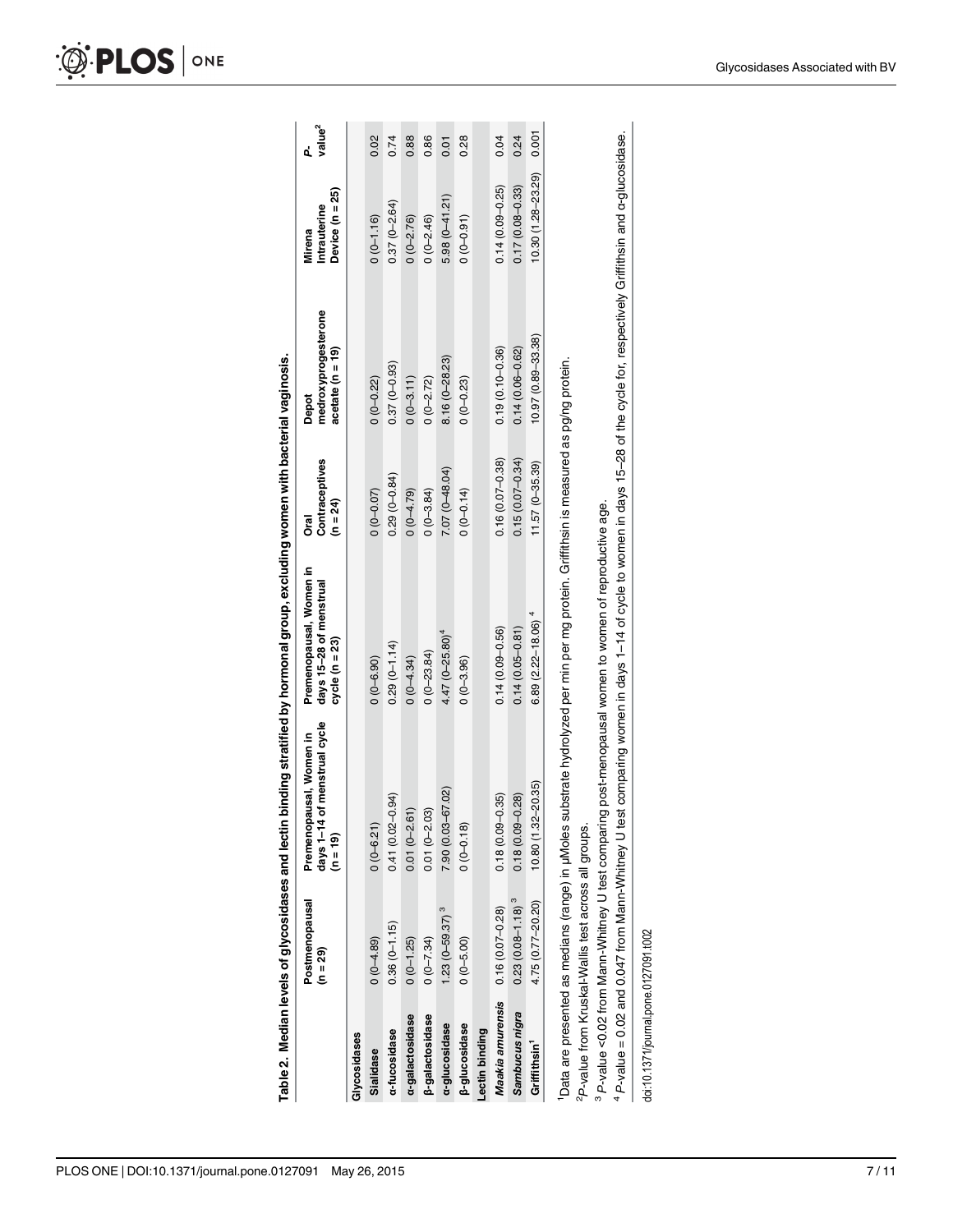<span id="page-7-0"></span>the sequential hydrolytic attack of human glycoproteins by exoglycosidases produced by streptococci [[53\]](#page-10-0).

#### **Conclusions**

In conclusion we have demonstrated that in women with BV, there is an increased levels of in four of 6 glycosidases studied, suggesting that these are of bacterial origin. We also made the novel observation of a correlation of BV with α-glucosidase. The increase in glycosidases in vaginal fluid of women with BV is associated with a concomitant decrease in lectins binding, both high mannose (griffithsin) and  $\alpha$ -2, 6- sialic acid (SNA). These data suggest that changes in glycosidases are accompanied by changes in glycosylation patterns in the vaginal fluid. These data suggest that the vaginal microflora can have a much greater impact on the overall vaginal environment than do hormones. Women not using exogenous contraceptive hormones demonstrated changes in  $\alpha$ -glucosidase activity and GRFT binding in the second 14 days of the cycle compared to the first 14 days of the cycle. Post-menopausal women also had decreased high mannose binding, illustrating how reproductive hormones impact glycosylation patterns. These changes may result in the increase risk of HIV infection among women with BV.

#### Supporting Information

[S1 Table](http://www.plosone.org/article/fetchSingleRepresentation.action?uri=info:doi/10.1371/journal.pone.0127091.s001). Reagents used for the work presented. (DOCX)

[S2 Table](http://www.plosone.org/article/fetchSingleRepresentation.action?uri=info:doi/10.1371/journal.pone.0127091.s002). Primary data used to derive the data presented. (XLSX)

#### Acknowledgments

This work was supported by National Institutes of Health grant U19AI082639.

#### Author Contributions

Conceived and designed the experiments: BJM SLH. Performed the experiments: CC BMD. Analyzed the data: BJM LAM BMD SLH. Contributed reagents/materials/analysis tools: BJM LAM. Wrote the paper: BJM CC LAM LKM BMD SLH. Glycobiome study design: BJM. Clinical study design: SLH CC.

#### References

- [1.](#page-1-0) Cone RA. Barrier properties of mucus. Adv Drug Deliv Rev. 2009; 61(2):75–85. Epub 2009/01/13. doi: [10.1016/j.addr.2008.09.008](http://dx.doi.org/10.1016/j.addr.2008.09.008) PubMed PMID: [19135107](http://www.ncbi.nlm.nih.gov/pubmed/19135107).
- 2. Corfield AP. Mucins: A biologically relevant glycan barrier in mucosal protection. Biochimica et Biophysica Acta (BBA)—General Subjects. 2015; 1850(1):236–52. [http://dx.doi.org/10.1016/j.bbagen.2014.](http://dx.doi.org/10.1016/j.bbagen.2014.05.003) [05.003](http://dx.doi.org/10.1016/j.bbagen.2014.05.003).
- 3. Linden SK, Sutton P, Karlsson NG, Korolik V, McGuckin MA. Mucins in the mucosal barrier to infection. Mucosal Immunol. 2008; 1(3):183–97. doi: [10.1038/mi.2008.5](http://dx.doi.org/10.1038/mi.2008.5) PMID: [19079178](http://www.ncbi.nlm.nih.gov/pubmed/19079178)
- 4. McGuckin MA, Lindén SK, Sutton P, Florin TH. Mucin dynamics and enteric pathogens. Nature Reviews Microbiology. 2011; 9(4):265–78. doi: [10.1038/nrmicro2538](http://dx.doi.org/10.1038/nrmicro2538) PMID: [21407243](http://www.ncbi.nlm.nih.gov/pubmed/21407243)
- [5.](#page-1-0) Rose MC, Voynow JA. Respiratory tract mucin genes and mucin glycoproteins in health and disease. Physiological reviews. 2006; 86(1):245–78. PMID: [16371599](http://www.ncbi.nlm.nih.gov/pubmed/16371599)
- [6.](#page-1-0) Gipson IK. Mucins of the human endocervix. Front Biosci. 2001; 6:D1245–55. Epub 2001/10/02. PubMed PMID: [11578960](http://www.ncbi.nlm.nih.gov/pubmed/11578960).
- [7.](#page-1-0) Yurewicz EC, Matsuura F, Moghissi KS. Structural studies of sialylated oligosaccharides of human midcycle cervical mucin. Journal of Biological Chemistry. 1987; 262(10):4733–9. PMID: [3558366](http://www.ncbi.nlm.nih.gov/pubmed/3558366)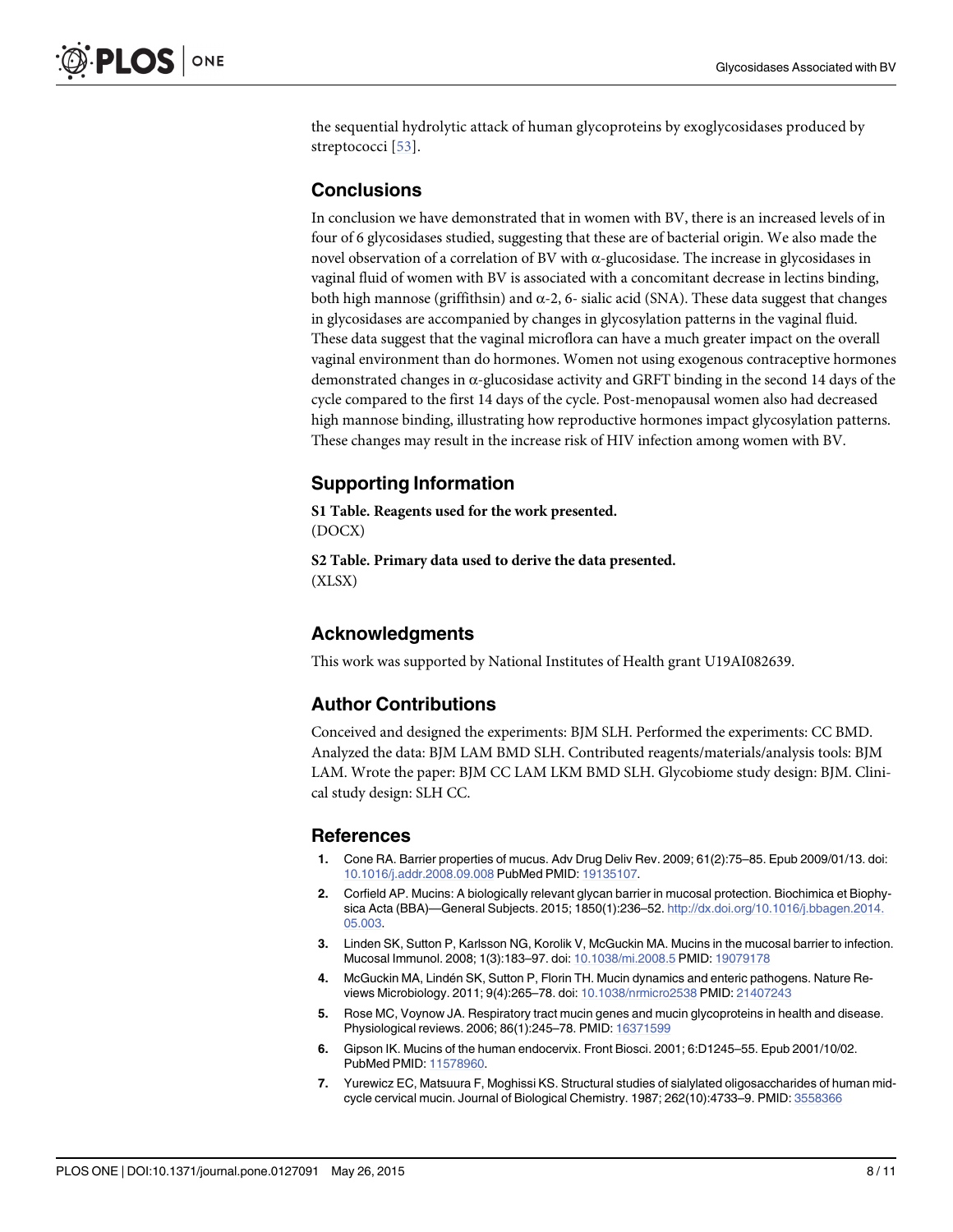- <span id="page-8-0"></span>[8.](#page-1-0) Srinivasan S, Hoffman NG, Morgan MT, Matsen FA, Fiedler TL, Hall RW, et al. Bacterial communities in women with bacterial vaginosis: high resolution phylogenetic analyses reveal relationships of microbiota to clinical criteria. PLoS One. 2012; 7(6):e37818. Epub 2012/06/22. doi: [10.1371/journal.pone.](http://dx.doi.org/10.1371/journal.pone.0037818) [0037818](http://dx.doi.org/10.1371/journal.pone.0037818) PubMed PMID: [22719852;](http://www.ncbi.nlm.nih.gov/pubmed/22719852) PubMed Central PMCID: PMC3377712.
- 9. Srinivasan S, Liu C, Mitchell CM, Fiedler TL, Thomas KK, Agnew KJ, et al. Temporal variability of human vaginal bacteria and relationship with bacterial vaginosis. PLoS One. 2010; 5(4):e10197. Epub 2010/04/27. doi: [10.1371/journal.pone.0010197](http://dx.doi.org/10.1371/journal.pone.0010197) PubMed PMID: [20419168](http://www.ncbi.nlm.nih.gov/pubmed/20419168); PubMed Central PMCID: PMC2855365.
- [10.](#page-1-0) Srinivasan S, Fredricks DN. The human vaginal bacterial biota and bacterial vaginosis. Interdiscip Perspect Infect Dis. 2008; 2008:750479. Epub 2008/01/01. doi: [10.1155/2008/750479](http://dx.doi.org/10.1155/2008/750479) PubMed PMID: [19282975](http://www.ncbi.nlm.nih.gov/pubmed/19282975); PubMed Central PMCID: PMC2648628.
- [11.](#page-1-0) Briselden AM, Moncla BJ, Stevens CE, Hillier SL. Sialidases (neuraminidases) in bacterial vaginosis and bacterial vaginosis-associated microflora. J Clin Microbiol. 1992; 30(3):663–6. Epub 1992/03/01. PubMed PMID: [1551983;](http://www.ncbi.nlm.nih.gov/pubmed/1551983) PubMed Central PMCID: PMC265128.
- [12.](#page-1-0) Corfield AP, Wagner SA, Clamp JR, Kriaris MS, Hoskins LC. Mucin degradation in the human colon: production of sialidase, sialate O-acetylesterase, N-acetylneuraminate lyase, arylesterase, and glycosulfatase activities by strains of fecal bacteria. Infection and Immunity. 1992; 60(10):3971–8. Epub 1992/10/01. PubMed PMID: [1398908](http://www.ncbi.nlm.nih.gov/pubmed/1398908); PubMed Central PMCID: PMC257425.
- [13.](#page-1-0) Braham PH, Moncla BJ. Rapid presumptive identification and further characterization of Bacteroides forsythus. Journal of Clinical Microbiology. 1992; 30(3):649–54. Epub 1992/03/01. PubMed PMID: [1551981;](http://www.ncbi.nlm.nih.gov/pubmed/1551981) PubMed Central PMCID: PMC265126.
- 14. Corfield AP, Wagner SA, Clamp JR, Kriaris MS, Hoskins LC. Mucin degradation in the human colon: production of sialidase, sialate O-acetylesterase, N-acetylneuraminate lyase, arylesterase, and glycosulfatase activities by strains of fecal bacteria. Infection and Immunity. 1992; 60(10):3971–8. PMID: [1398908](http://www.ncbi.nlm.nih.gov/pubmed/1398908)
- [15.](#page-3-0) Moncla BJ, Braham P. Detection of sialidase (neuraminidase) activity in Actinomyces species by using 2'-(4-methylumbelliferyl)alpha-D-N-acetylneuraminic acid in a filter paper spot test. Journal of Clinical Microbiology. 1989; 27(1):182–4. Epub 1989/01/01. PubMed PMID: [2643620;](http://www.ncbi.nlm.nih.gov/pubmed/2643620) PubMed Central PMCID: PMC267258.
- [16.](#page-4-0) Moncla BJ, Braham P, Hillier SL. Sialidase (neuraminidase) activity among gram-negative anaerobic and capnophilic bacteria. Journal of Clinical Microbiology. 1990; 28(3):422–5. Epub 1990/03/01. PubMed PMID: [2108991;](http://www.ncbi.nlm.nih.gov/pubmed/2108991) PubMed Central PMCID: PMC269635.
- [17.](#page-1-0) Moncla BJ, Pryke KM. Oleate lipase activity in Gardnerella vaginalis and reconsideration of existing biotype schemes. BMC Microbiol. 2009; 9:78. Epub 2009/04/24. doi: [10.1186/1471-2180-9-78](http://dx.doi.org/10.1186/1471-2180-9-78) PubMed PMID: [19386125;](http://www.ncbi.nlm.nih.gov/pubmed/19386125) PubMed Central PMCID: PMC2680412.
- [18.](#page-1-0) Geyer H, Holschbach C, Hunsmann G, Schneider J. Carbohydrates of human immunodeficiency virus. Structures of oligosaccharides linked to the envelope glycoprotein 120. Journal of Biological Chemistry. 1988; 263(24):11760–7. PMID: [2841333](http://www.ncbi.nlm.nih.gov/pubmed/2841333)
- [19.](#page-1-0) Stamatos NM, Curreli S, Zella D, Cross AS. Desialylation of glycoconjugates on the surface of monocytes activates the extracellular signal-related kinases ERK 1/2 and results in enhanced production of specific cytokines. Journal of Leukocyte Biology. 2004; 75(2):307–13. doi: [10.1189/jlb.0503241](http://dx.doi.org/10.1189/jlb.0503241) PMID: [14634064](http://www.ncbi.nlm.nih.gov/pubmed/14634064)
- 20. Stamatos NM, Gomatos PJ, Cox J, Fowler A, Dow N, Wohlhieter JA, et al. Desialylation of Peripheral Blood Mononuclear Cells Promotes Growth of HIV-1. Virology. 1997; 228(2):123–31. [http://dx.doi.org/](http://dx.doi.org/10.1006/viro.1996.8373) [10.1006/viro.1996.8373.](http://dx.doi.org/10.1006/viro.1996.8373) PMID: [9123818](http://www.ncbi.nlm.nih.gov/pubmed/9123818)
- [21.](#page-1-0) Wiggins R, Hicks SJ, Soothill PW, Millar MR, Corfield AP. Mucinases and sialidases: their role in the pathogenesis of sexually transmitted infections in the female genital tract. Sex Transm Infect. 2001; 77 (6):402–8. doi: [10.1136/sti.77.6.402](http://dx.doi.org/10.1136/sti.77.6.402) PMID: [11714935](http://www.ncbi.nlm.nih.gov/pubmed/11714935)
- [22.](#page-1-0) Cauci S, Culhane JF, Di Santolo M, McCollum K. Among pregnant women with bacterial vaginosis, the hydrolytic enzymes sialidase and prolidase are positively associated with interleukin-1beta. Am J Obstet Gynecol. 2008; 198(1):132 e1–7. Epub 2007/08/24. doi: [10.1016/j.ajog.2007.05.035](http://dx.doi.org/10.1016/j.ajog.2007.05.035) PubMed PMID: [17714681.](http://www.ncbi.nlm.nih.gov/pubmed/17714681)
- 23. Cauci S, Driussi S, Monte R, Lanzafame P, Pitzus E, Quadrifoglio F. Immunoglobulin A response against Gardnerella vaginalis hemolysin and sialidase activity in bacterial vaginosis. Am J Obstet Gynecol. 1998; 178(3):511–5. Epub 1998/04/16. PubMed PMID: [9539518.](http://www.ncbi.nlm.nih.gov/pubmed/9539518)
- [24.](#page-1-0) Lewis WG, Robinson LS, Perry J, Bick JL, Peipert JF, Allsworth JE, et al. Hydrolysis of secreted sialoglycoprotein immunoglobulin A (IgA) in ex vivo and biochemical models of bacterial vaginosis. J Biol Chem. 2012; 287(3):2079–89. Epub 2011/12/03. doi: [10.1074/jbc.M111.278135](http://dx.doi.org/10.1074/jbc.M111.278135) PubMed PMID: [22134918](http://www.ncbi.nlm.nih.gov/pubmed/22134918); PubMed Central PMCID: PMC3265887.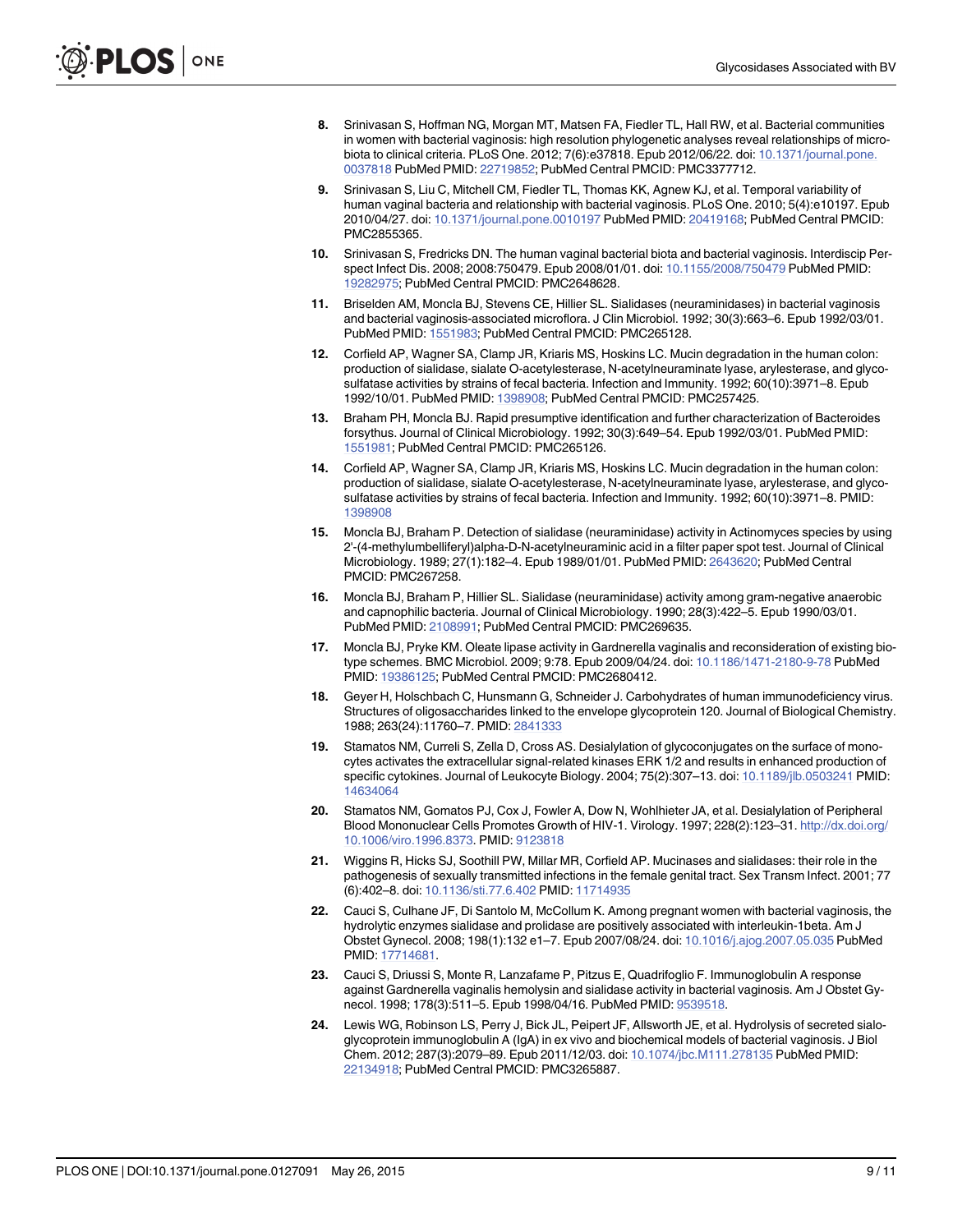- <span id="page-9-0"></span>[25.](#page-1-0) Chappell CA, Rohan LC, Moncla BJ, Wang L, Meyn LA, Bunge K, et al. The effects of reproductive hormones on the physical properties of cervicovaginal fluid. Am J Obstet Gynecol. 2014. Epub 2014/03/ 26. doi: [10.1016/j.ajog.2014.03.041](http://dx.doi.org/10.1016/j.ajog.2014.03.041) PubMed PMID: [24662718.](http://www.ncbi.nlm.nih.gov/pubmed/24662718)
- [26.](#page-2-0) Nugent RP, Krohn MA, Hillier SL. Reliability of diagnosing bacterial vaginosis is improved by a standardized method of gram stain interpretation. Journal of Clinical Microbiology. 1991; 29(2):297–301. Epub 1991/02/01. PubMed PMID: [1706728](http://www.ncbi.nlm.nih.gov/pubmed/1706728); PubMed Central PMCID: PMC269757.
- [27.](#page-2-0) Lowry OH, Rosebrough NJ, Farr AL, Randall RJ. Protein measurement with the Folin phenol reagent. J Biol Chem. 1951; 193(1):265–75. PMID: [14907713](http://www.ncbi.nlm.nih.gov/pubmed/14907713)
- [28.](#page-2-0) Engel LD, Pasquinelli KL, Leone SA, Moncla BJ, Nielson KD, Rabinovitch PS. Abnormal lymphocyte profiles and leukotriene B4 status in a patient with Crohn's disease and severe periodontitis. Journal of Periodontology. 1988; 59(12):841–7. Epub 1988/12/01. doi: [10.1902/jop.1988.59.12.841](http://dx.doi.org/10.1902/jop.1988.59.12.841) PubMed PMID: [2852241.](http://www.ncbi.nlm.nih.gov/pubmed/2852241)
- [29.](#page-2-0) Andersch-Björkman Y, Thomsson KA, Holmén Larsson JM, Ekerhovd E, Hansson GC. Large Scale Identification of Proteins, Mucins, and Their O-Glycosylation in the Endocervical Mucus during the Menstrual Cycle. Molecular & Cellular Proteomics. 2007; 6(4):708–16. doi: [10.1074/mcp.M600439-](http://dx.doi.org/10.1074/mcp.M600439-MCP200) [MCP200](http://dx.doi.org/10.1074/mcp.M600439-MCP200)
- 30. Vogel I, Thorsen P, Flyvbjerg A, Gronbaek H. Albumin in vaginal fluid is a marker of infection in early pregnancy. Int J Gynaecol Obstet. 2003; 83(3):307–8. Epub 2003/12/03. PubMed PMID: [14643045](http://www.ncbi.nlm.nih.gov/pubmed/14643045).
- [31.](#page-2-0) Keller MJ, Madan RP, Shust G, Carpenter CA, Torres NM, Cho S, et al. Changes in the soluble mucosal immune environment during genital herpes outbreaks. J Acquir Immune Defic Syndr. 2012; 61(2):194– 202. Epub 2012/07/24. doi: [10.1097/QAI.0b013e31826867ae](http://dx.doi.org/10.1097/QAI.0b013e31826867ae) PubMed PMID: [22820806](http://www.ncbi.nlm.nih.gov/pubmed/22820806).
- [32.](#page-3-0) Audie J, Tetaert D, Pigny P, Buisine M, Janin A, Aubert J, et al. Mucin gene expression in the human endocervix. Hum Reprod. 1995; 10:98–102. PMID: [8745307](http://www.ncbi.nlm.nih.gov/pubmed/8745307)
- 33. Carson D, DeSouza M, Kardon R, Zhou X, Lagow E, Julian J. Mucin expression and function in the fe-male reproductive tract. Human Reproduction Update. 1998; 4(5):459-64. doi: [10.1093/humupd/4.5.](http://dx.doi.org/10.1093/humupd/4.5.459) [459](http://dx.doi.org/10.1093/humupd/4.5.459) PMID: [10027596](http://www.ncbi.nlm.nih.gov/pubmed/10027596)
- 34. Gipson I, Spurr-Michaud S, Moccia R, Zhan Q, Toribara N, Ho S, et al. MUC4 and MUC5B transcripts are the prevalent mucin messenger ribonucleic acids of the human endocervix. Biol Reprod. 1999; 60:58–64. PMID: [9858486](http://www.ncbi.nlm.nih.gov/pubmed/9858486)
- 35. Hoadley M, Seif M, Aplin J. Menstrual-cycle-dependent expression of keratan sulphate in human endometrium. Biochem J. 1990; 266:757–63. PMID: [1691631](http://www.ncbi.nlm.nih.gov/pubmed/1691631)
- 36. Hunter RF, Coy P, Gadea J, Rath D. Considerations of viscosity in the preliminaries to mammalian ferti-lisation. J Assist Reprod Genet. 2011; 28(3):191-7. doi: [10.1007/s10815-010-9531-3](http://dx.doi.org/10.1007/s10815-010-9531-3) PMID: [21234667](http://www.ncbi.nlm.nih.gov/pubmed/21234667)
- 37. Kutteh WH, Prince SJ, Hammond KR, Kutteh CC, Mestecky J. Variations in immunoglobulins and IgA subclasses of human uterine cervical secretions around the time of ovulation. Clinical & Experimental Immunology. 1996; 104(3):538–42. doi: [10.1046/j.1365-2249.1996.36742.x](http://dx.doi.org/10.1046/j.1365-2249.1996.36742.x)
- [38.](#page-3-0) Pluta K, McGettigan PA, Reid CJ, Browne JA, Irwin JA, Tharmalingam T, et al. Molecular aspects of mucin biosynthesis and mucus formation in the bovine cervix during the periestrous period. Physiol Genomics. 2012; 44(24):1165–78. Epub 2012/10/25. doi: [10.1152/physiolgenomics.00088.2012](http://dx.doi.org/10.1152/physiolgenomics.00088.2012) PubMed PMID: [23092952.](http://www.ncbi.nlm.nih.gov/pubmed/23092952)
- [39.](#page-3-0) Ant J, Whitney C, Houston L, Johnson B, Moncla B, Page R, et al. SERUM IGG SUBCLASS RE-SPONSES TO BACTEROIDES-GINGIVALIS IN RAPIDLY PROGRESSIVE PERIODONTITIS. Journal of Dental Research. 1991; 70(SPEC. ISSUE APRIL):584. PubMed PMID: [BIOSIS:](http://www.ncbi.nlm.nih.gov/pubmed/BIOSIS:PREV199140115923) [PREV199140115923.](http://www.ncbi.nlm.nih.gov/pubmed/BIOSIS:PREV199140115923)
- [40.](#page-3-0) Cauci S, Culhane JF. High sialidase levels increase preterm birth risk among women who are bacterial vaginosis-positive in early gestation. Am J Obstet Gynecol. 2011; 204(2):142 e1–9. Epub 2010/11/09. doi: [10.1016/j.ajog.2010.08.061](http://dx.doi.org/10.1016/j.ajog.2010.08.061) PubMed PMID: [21055720](http://www.ncbi.nlm.nih.gov/pubmed/21055720).
- [41.](#page-3-0) Howe L, Wiggins R, Soothill PW, Millar MR, Horner PJ, Corfield AP. Mucinase and sialidase activity of the vaginal microflora: implications for the pathogenesis of preterm labour. Int J STD AIDS. 1999; 10 (7):442–7. Epub 1999/08/24. PubMed PMID: [10454178.](http://www.ncbi.nlm.nih.gov/pubmed/10454178)
- [42.](#page-3-0) McGregor JA, French JI, Jones W, Milligan K, McKinney PJ, Patterson E, et al. Bacterial vaginosis is associated with prematurity and vaginal fluid mucinase and sialidase: results of a controlled trial of topical clindamycin cream. Am J Obstet Gynecol. 1994; 170(4):1048–59; discussion 59–60. Epub 1994/ 04/01. PubMed PMID: [8166188](http://www.ncbi.nlm.nih.gov/pubmed/8166188).
- [43.](#page-3-0) Moncla BJ, Braham P, Rabe LK, Hillier SL. Rapid presumptive identification of black-pigmented gramnegative anaerobic bacteria by using 4-methylumbelliferone derivatives. Journal of Clinical Microbiology. 1991; 29(9):1955–8. Epub 1991/09/01. PubMed PMID: [1774320](http://www.ncbi.nlm.nih.gov/pubmed/1774320); PubMed Central PMCID: PMC270241.